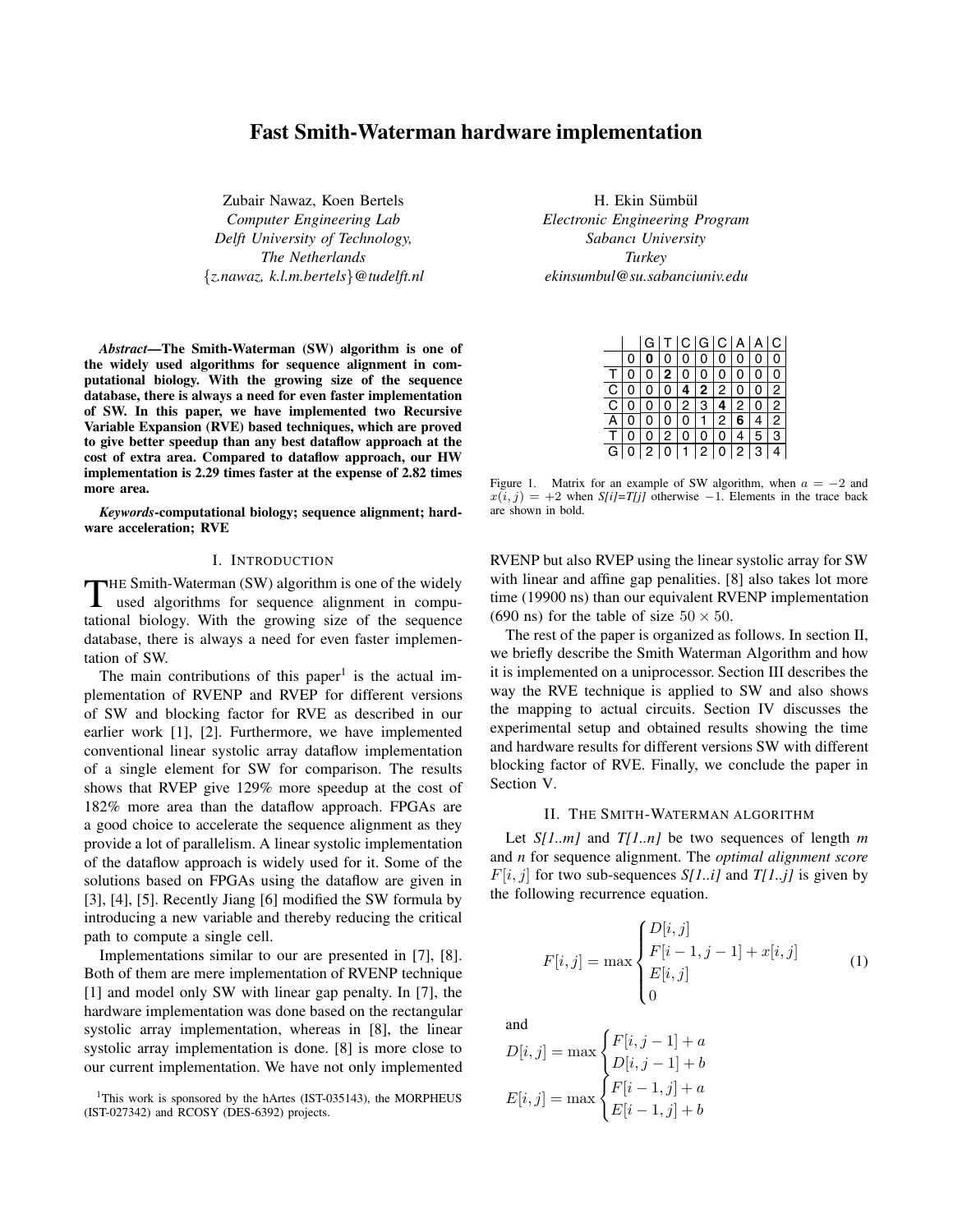where  $F[0,0] = D[0,0] = E[0,0] = F[0,j] = D[0,j] =$  $E[0, j] = F[i, 0] = D[i, 0] = E[i, 0] = 0$ , for  $1 \le i \le m$ and  $1 \leq j \leq n$ . The  $x[i, j]$  is the similarity score obtained from a scoring/similarity matrix for the corresponding characters *S*[*i*] and *T* [*j*]. Equation 1 is called *SW for affine gap penalties* [9].

Sometimes, a simplified version of SW is also used, in which  $a = b$ . This is called *SW for linear gap penalties* and Equation 1 can be simplified as following:

$$
F[i,j] = \max \begin{cases} F[i,j-1] + a \\ F[i-1,j-1] + x[i,j] \\ F[i-1,j] + a \\ 0 \end{cases}
$$
 (2)

To align the two sequences *S[1..m]* and *T[1..n]*, the overall optimal score  $F[n, m]$  needs to be computed. An example of the SW algorithm is shown in Figure 1, where a matrix is made and the two sequences are put along the row and column. First, the top row and the left column are filled with boundary condition. Then the rest of the matrix is filled using Equation 1 or 2, depending upon the choice made by the user, from the top-left corner. The elements are filled from left to right and from top to bottom. Once the whole matrix is filled, we find the maximum score in the whole matrix and start a trace back from that element to one of the three elements from which alignment score is calculated. This process is repeated till the score drops below a certain threshold or to zero.

The profiling of the SW shows that filling the matrix takes 98.6% of the overall time to find the optimal alignment [10]. Therefore filling the matrix is obvious choice to be accelerated on FPGA.

# III. APPLICATION OF RVE TO SW

Instead of computing an element, we can compute a block of  $k \times k$  elements in parallel, by partially applying the RVE. When it is applied to Equation 1 and Equation 2, we get the following equations for  $F[i, j]$  in  $2 \times 2$  block [2].

$$
F[i,j] = \max \begin{cases} i & D[i,j-2] + 2b \\ ii & F[i,j-2] + c_2 \\ iii & F[i-2,j] + c_2 \\ iv & E[i-2,j] + 2b \\ v & (D[i-1,j-2] \succ E[i-2,j-1]) + c_1 \\ vi & F[i-1,j-2] + c_3 \\ vii & F[i-2,j-1] + c_4 \\ viii & F[i-2,j-2] + c_5 \\ ix & 0 \end{cases}
$$
(3)

where  $c_1 = b + x[i, j], c_2 = a + b, c_3 = a + (x[i, j])$ *x*[*i*, *j* − 1]),  $c_4 = a + (x[i, j]) \succ x[i-1, j]$  and  $c_5 = x[i, j] + (y[i-1, j])$ 



Figure 2.  $F[i, j]$  computation in a block for SW with linear gap penalties

 $x[i-1, j-1]$  in Equation 3. Here  $\succ$  is defined as the max operator.

$$
F[i,j] = \max \begin{cases} i & (F[i,j-2] \succ F[i-2,j]) + 2a \\ ii & F[i-1,j-2] + C_1 \\ iii & F[i-2,j-2] + C_2 \\ iv & F[i-2,j-1] + C_3 \\ v & 0 \end{cases}
$$
(4)

where  $C_1 = a + (x[i, j-1] \succ x[i, j])$ ,  $C_2 = x[i, j] + x[i-1]$ 1*, j* − 1] and  $C_3 = a + (x[i, j] \succ x[i - 1, j])$  in Equation 4.

Likewise Equation 3 and 4 to compute  $F[i, j]$ , the equations to compute  $F[i-1,j]$ ,  $F[i, j-1]$  and  $F[i-1, j-1]$ (O1, O2, O3 and O4 respectively in Figure 3a) in parallel can be produced for affine and linear gap penalties. These unknown also define the blocking factor *B*, here it is  $B = 2$ .

# *A. Mapping Equations to Circuits*

There are two ways Equation 3 and 4 can be mapped to circuits [2]. First, called as RVENP (RVE with no pre-computation), is a simple implementation of the RVE equation for each iteration  $(i, j)$ . In second implementation we divide the RVE equation for an iteration  $(i, j)$  into two parts. One that can be computed prior to the current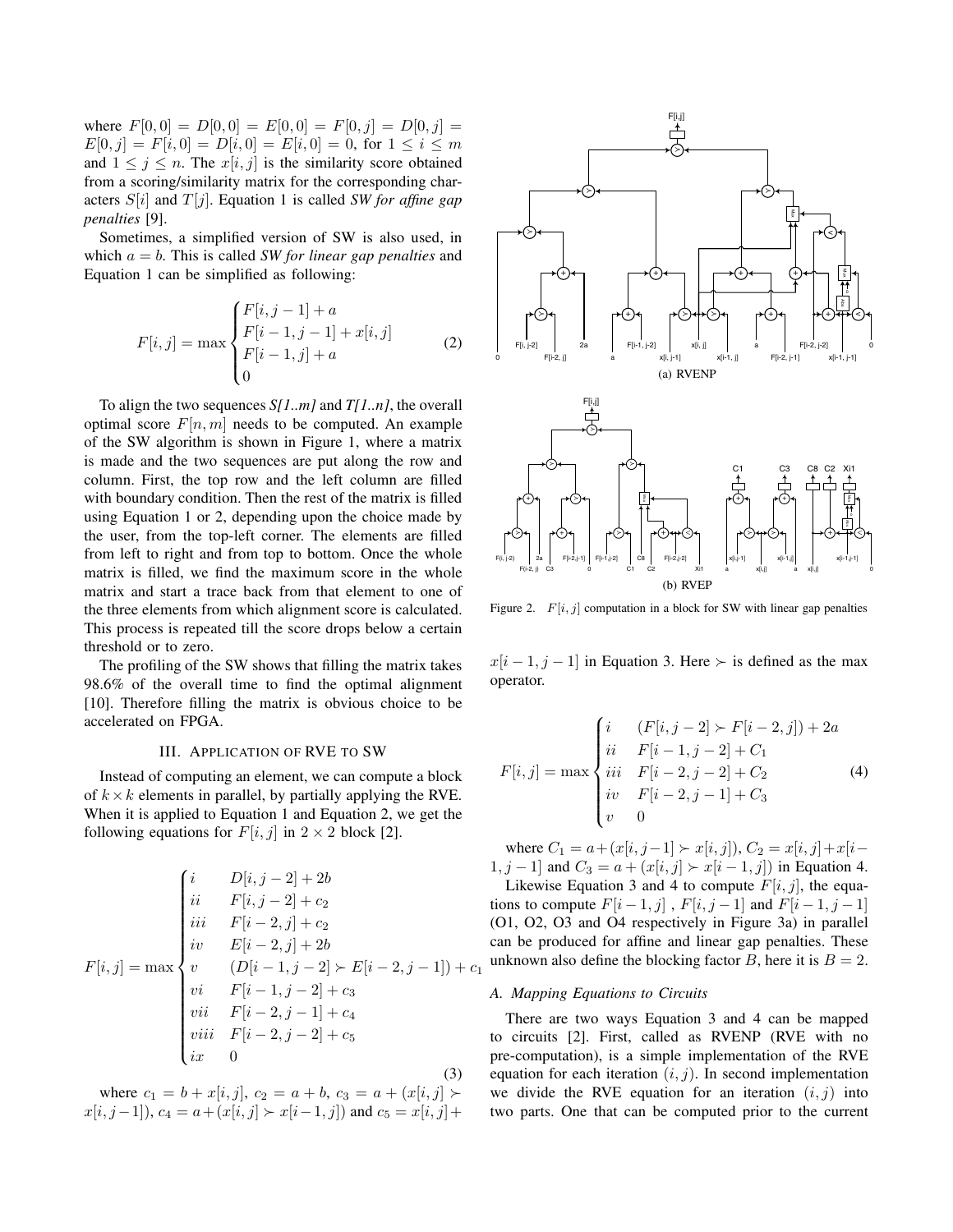

iteration (*i, j*) (pre-computed) as it is known earlier and second, which becomes known at the current iteration (*i, j*), this implementation is called as RVEP (RVE with precomputation). In Equation 3,  $c_1, c_2, \ldots, c_5$  for any iteration can be computed in advance as all its contents are known in the start of computation. Similarly in Equation 4,  $C_1$ ,  $C_2$ and *C*<sup>3</sup> can be pre-computed. RVENP implementation for the SW with linear gap penalty is shown in Figure 2a and RVEP implementation is shown in Figure 2b.

The pre-computation increases the parallelism by dividing the same equation into two parts and computing both of them in parallel. This however slightly increases the area with the introduction of extra registers to save the pre-computed values. This way, pre-computation may also reduce the critical path depending upon the problem. First implementation, RVENP for SW with linear gap penalties has the critical path from  $F[i, j-2]$  to  $F[i, j]$  as shown in Figure 2a, which has 5 levels. However, in RVEP implementation, the critical path is reduced to 4 levels from  $F[i, j - 2]$  to  $F[i, j]$  as shown in Figure 2b.

Once a block is computed using circuit in Figure 2a or 2b and other circuits to compute  $F[i - 1, j]$ ,  $F[i, j - 1]$ and  $F[i - 1, j - 1]$ , the whole matrix can be computed by making the circuits for all the blocks with the same number as shown in Figure 3a, which is like a dataflow at block level. This structure of filling motivates us to use a systolic array as shown in Figure 3b. This shows that when a block is computed, the output taken out in the vertical direction are fed back as input for the same block circuit to compute the next iteration in the fill. The horizontal data is stored in some temporary storage like BRAM, which is used in some later iteration.

The query sequence and the corresponding row of the scoring matrix is loaded as the preprocessing step. This loading is done once for all the sequence alignment with all the known sequences in the database. However when a new sequence is to be aligned with all the sequences in the database, we can load the new unknown sequence and its corresponding row of scoring matrix by utilizing the partial reconfiguration of the reconfigurable fabric.

We have implemented the protein sequence alignment

using Blossum 62 as scoring matrix, in which the highest value is 11 and the lowest is -4. Therefore 5 bits can used to store an element in the LUT. The data width for each block computation is 16 bit, which is sufficient to align a sequence of more than 5k length. We have chosen the protein sequence alignment as it has higher values for  $x[i, j]$  and therefore the same design can be used for the DNA sequence alignment by changing the corresponding LUTs.

The number of block PEs *p* available for computing the sequence alignment depends upon the size of the FPGA used. This also limits the size *l* of the query sequence used, as the length of the query sequence that can be accommodated on the FPGA is equal to  $q = B \times p$ . In this paper, we are producing the results when  $l \leq q$ . However, if the size of the query sequence *l* is larger than that can be fit on available number of PEs (i.e.  $l > q$ ) on the FPGA, then two solutions can be used. First simpler and easier solution is to split the length *l* into *k* parts, such that  $((k - 1) \times q) < l \leq (k \times q)$ , and then execute *k* passes sequentially by storing in the intermediate results in some temporary storage. The second method which is more suitable for this kind of implementation, but expensive to implement is to use high end machines like CrayXD1, which can have 150 FPGA mounted on a single machine [10]. All these FPGA can be used to map the circuits and run in parallel when required.

There is no issue to accommodate the length *d* of the database sequence in the design. It can be very large as it only depends upon the size of the temporary storage available as in our case is BRAM to store the intermediate results, which is large enough to do it.

#### IV. PERFORMANCE EVALUATION

We have compared two variants of the RVE implementation with single element systolic array implementation for three different cases by changing the blocking factor *B* and two variants of SW. Results show that the RVE implementation is faster than the single element systolic array implementation. Furthermore, results shows that RVEP implementation is faster than RVENP. We have described the PE design in VHDL and implemented on Xilinx Virtex II pro platform XC2VP30 FPGA, which contains 13696 slices. The code was simulated and synthesized on ModelSIM SE 6.5 and Xilinx ISE 10.1 respectively.

First, we have implemented the linear systolic dataflow implementation of Equation 1 and 2, which is equivalent to other comparable implementation on FPGA [3], [5], [4], [6]. We call this implementation as *Element* in Table I.

In the first case, we have chosen SW with linear gap penalties and have applied both RVE techniques with  $B = 2$ and compared with Element. To compute a block of  $40 \times 40$ elements, RVEP is 65% faster than the Element implementation. Similarly RVENP is 46% faster than the Element implementation. This speedup is at the cost of around 100%